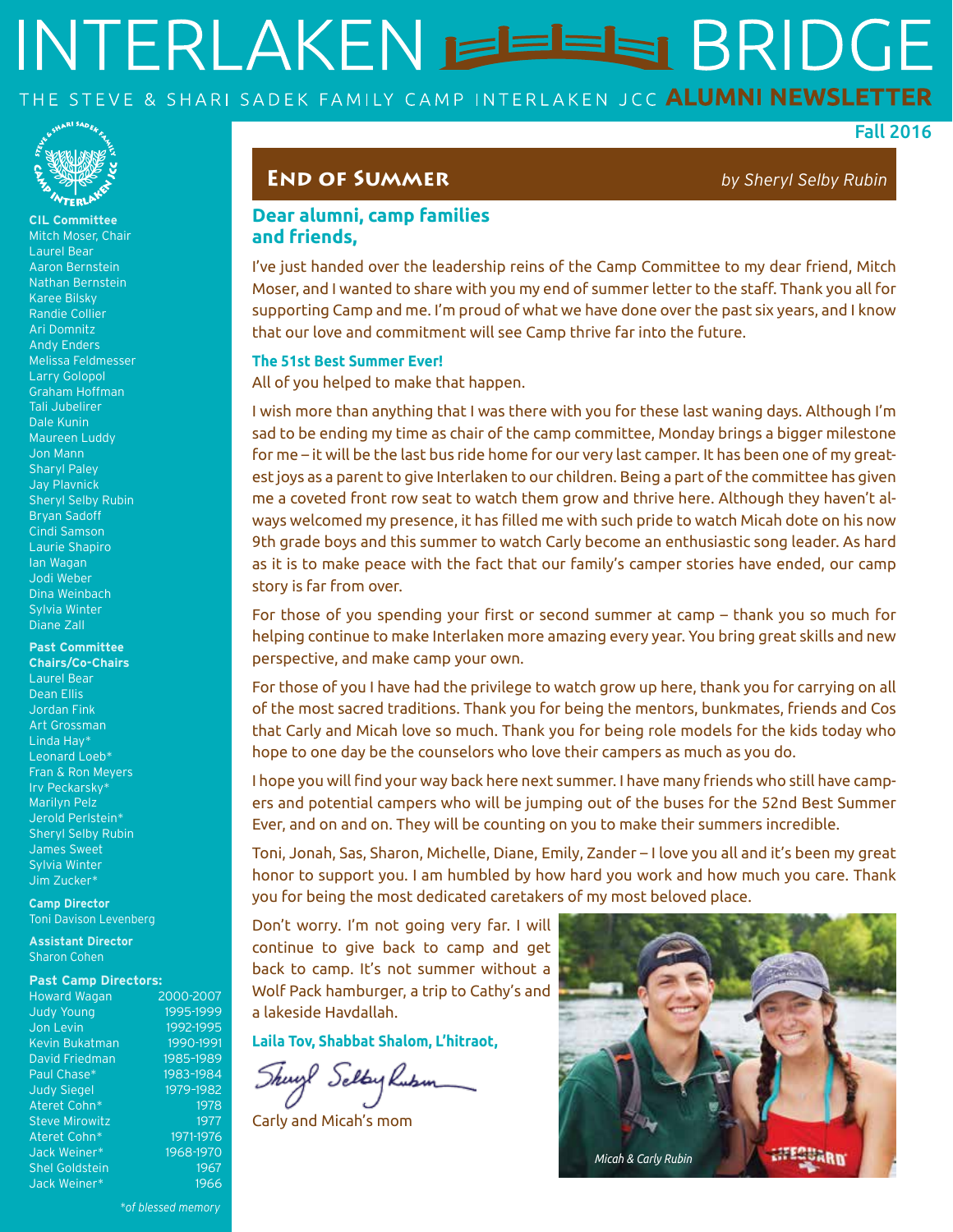**You never know** when it's going to be your last summer. As we get older on staff, our futures at camp become less clear. Jobs, internships, and other opportunities come around that may impede the ability to return to the magical place that we've called home since we were little Shoresh campers. Life happens, and sometimes it becomes tough to fit camp into our plans. With all of the uncertainty that naturally arises at this stage of camp life, one thing remains constant: we will always want to be at camp until we feel that our job is done. We don't want to leave camp thinking that we have something left to give.

This past summer, as camp began to fill up with campers, ozrim, and staff, we looked around and saw camp in a different way. We realized that we had done a lot as staff already, and we kept looking around to see what else we had left to contribute. We were entering our fifth year as staff, and we had been counselors for so many different groups of kids that it was hard to keep track of who was or wasn't a camper of ours. While it made us feel a little old, it made us feel thankful for all of the times and memories we had been a part of in past years. One thing that changed as we got older on staff was our is our job to make it happen. As older staff we have learned to embrace the inevitable changes at camp and make them our own. That is how you make your mark on camp. This past summer, the two of us spent a great deal of time with the Ozrim (one of us being Papa Ozo and the other a longtime counselor for them). One of the main points we often tried to hammer home was that they were now in charge of making the magic, and while you may want to emulate your former counselors, it is also time to make long as we felt we could make our mark on camp and the

perspectives of camp. The two of us each grew up as campers for many years. When we were young staff – fresh from the days when our counselors were making the magic for us – we had a vision for camp to be exactly the same as it had been when we were campers. Like most staff, all we wanted was to emulate our former counselors and pass on those exact same magical experiences to our campers. For this reason, even the most miniscule changes may have driven us crazy, and a feeling of "camp isn't what it used to be" would come on. That feeling continued When we were 2nd and 3rd year staff and our closest friends stopped coming back. It took us some time to realize that if the magic seems to be different or lacking, it's because it camp your own. The two of us continued coming back as campers. **The future of Interlaken is strong.** We know that camp is in good hands moving forward. We have confidence in the staff who will be taking the lead from here on out and that they will be as strong as any staff has ever been. While we may not be there in person to witness it, we know that the magic will continue to flow for generations of staff to come.

**Like many Interlaken alumni,** I have a hard time letting go of camp. I spent a good portion of the '70s and '80s as camper, counselor and Ad Staff. I have visited many times since. I met the woman I married at camp and our three kids are now campers. Even so, I still hunger for more. I can still see myself on boys' cabin row. The truth is we can never really go back. It is somebody else's turn to be a star.



Our time as campers may be over, but our participation in Camp Interlaken does not have to end with that last bus ride home. I was presented with a great way to participate this summer. Friends of mine from synagogue planned a bicycle trip from Madison to Eagle River to raise money for Camp Ramah scholarships. My work schedule suddenly opened up and I joined the peloton. My trip was coined "Ride to Interlaken" or "R2I" for those into brevity. The next challenge was to turn this effort into a fundraiser in less than three weeks.

It turned out that inspiration was not farther away than my mailbox. I opened a letter from Danny O. seeking support to replenish the Ateret Cohen Scholar-in-Residence

Endowment Fund. That paired perfectly with solicitation for the Tracy Sweet Scholarship Endowment Fund. I began running down my email contact list of friends, relatives and, most importantly, camp alumni. I asked that people join my effort to support Camp Interlaken and honor two women who gave so much to make camp what it is today. As it turns out, there is a name for this type of solicitation—"peer to peer fundraising."

I was excited to collect my first few checks. JCC Chief Development Officer Harriet Rothman enhanced the effort by creating a special R2I donation category on the Interlaken website. Suddenly, a goal of \$1,800 was in reach. I sent a second email solicitation as I tuned my bike and packed my bags. It quickly became clear that we needed to set a loftier goal. We rolled out of Madison with almost \$5,000 pledged.

The ride itself was fantastic. The first day rolled north through Amish country to Wautoma. The second day took us on remote country roads through the canning company fields of peas and sweet corn on the way to Wausau. Facebook proved a useful tool for updating people about the ride and pushing for more contributions. On the third day we climbed out of Wausau and reached the North Woods on our way to Rhinelander. I emailed Harriet before we rode out past the Hodag. I was thrilled to read that pledges continued to arrive. Day 4 was a magnificent ride through the woods. We rode north on Highway O and everything

began to look familiar. As we rode past Planting Road and over the Wisconsin River, I reminisced about the great overnights spent in that area. We crossed Highway 70 onto Old 70 and rode past the Twilight; Camp was now in our sights. We rounded the last curve past Pinehaven and were met by Jonah Wagan at the Interlaken gate. It is always heartwarming to see the Interlaken sign; I cannot describe the sense of accomplishment having reached it by bike. *Im tirtzu, en zo* 

*agada* never felt more relevant.

I posted photos from the ride and continued to describe the experience to friends. With the last pedal stroke, we rode 300 miles to support Jewish summer camping. The enthusiasm must have been contagious because the contributions continued to arrive. When all was said and done, R2I raised

# **BEING THE OLD GUYS AT CAMP** *by Aaron Stern & Ari Rosengartern*

![](_page_1_Picture_14.jpeg)

R2I was a great experience on so many levels—the camaraderie, the scenery and the sense of personal accomplishment. I also discovered a new way to connect with camp. Rather than try to recreate my Interlaken past, R2I was pointed at the future. The campaign was a great opportunity to connect with my camp friends, counselors and others who support Jewish camping, and return to camp. For many of us, it was also a way to connect with Ateret and Tracy and get another distant glimpse of their warm smiles. Planning is underway for R2I.2 next summer.

![](_page_1_Picture_16.jpeg)

### **Road 2 Interlaken (R2I)** *by Jordy Loeb*

![](_page_1_Picture_8.jpeg)

![](_page_1_Picture_18.jpeg)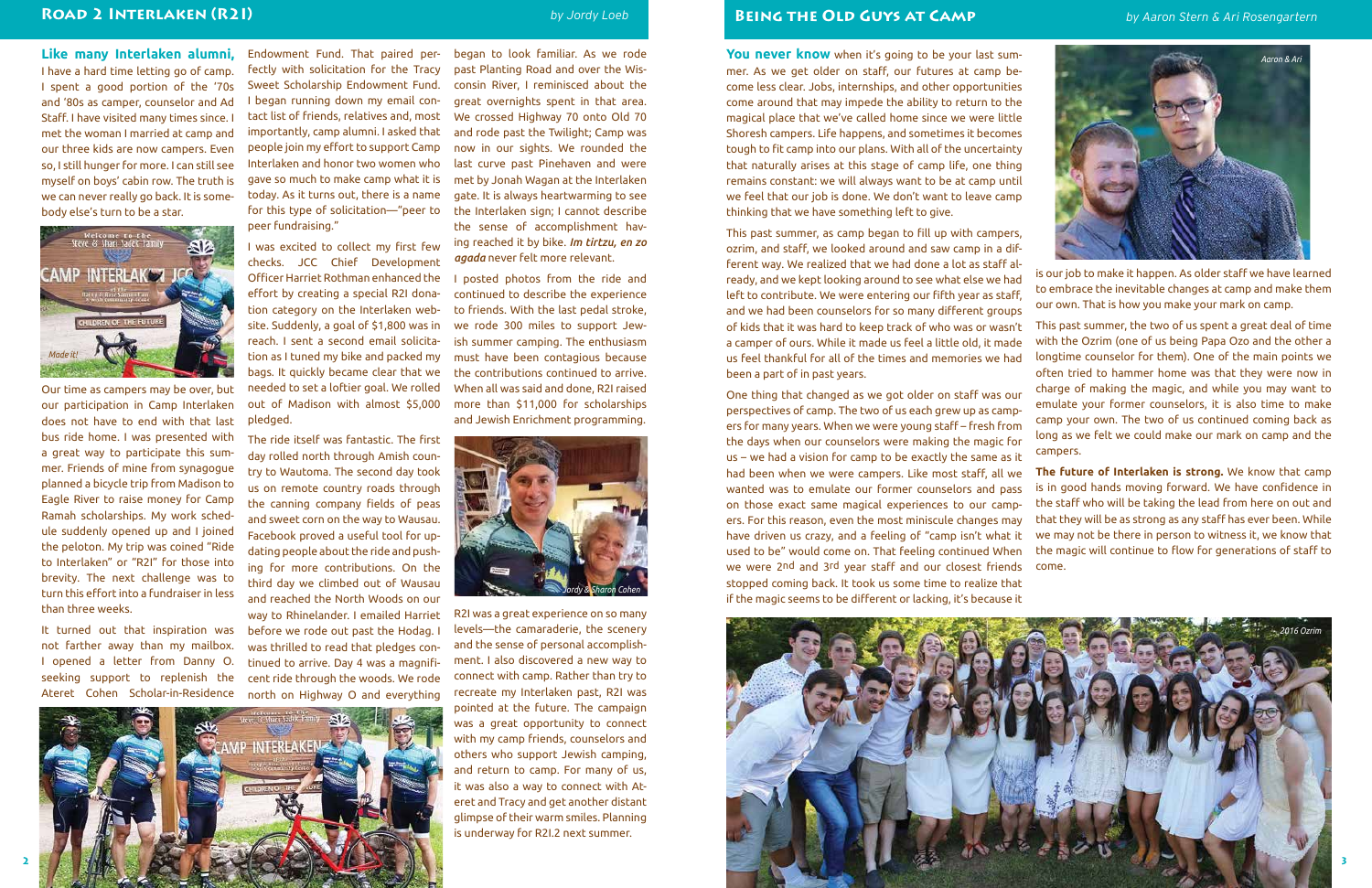**This past summer** my family attended Family Camp for the first time and I had the chance to finally show my kids my "happy place." My husband and I both went to camp as kids and I attended Family Camp for years with my parents and brother. Camp Interlaken has always had a special place in my heart and I had been wanting the opportunity to go back to camp for years. I was beyond excited when my husband and I decided to make it our August family vacation destination.

In the month leading up to Family Camp I started to get a bit worried that the week may not be all I was hoping for. Perhaps some of the "magic" wouldn't be there as an adult, or some of the traditions that were so fun as a kid would seem silly and be lost on me at 35 years old. If anything my time at Family Camp was just the opposite; getting to see my own kids experience the joy of camp for the first time combined with my own nostalgia and love for camp made our week together extremely special.

The week was filled with nonstop activities — water skiing, stargazing, an insane Shabbat song session and beautiful campfires were a few of our family's favorite memories.

Interlaken has the unique ability to make everyone feel loved and special in some sort of way. As a parent, one of

**Over the last few years,** Interlaken has asked Alumni to come up and speak with K'far about their experiences, their camp story. This helps the K'farniks begin to think about their place in the camp community once they are no longer campers. My wife Debbie (Weigler) Bernstein and I had the privilege of speaking with the 2016 First Session K'far about our story and our relationship with Interlaken.

A week away from transitioning from campers, some of the 1st Session K'farniks were shocked to hear that Debbie and I had not seen or spoken to some of our camp friends in the 25 years since the two of us met in the Bayit. We were quick to add the caveat that this was pre-social media, but we felt it was important to emphasize that their relationship with camp was about to change, and that they should give some consideration to what that means for them moving forward. Amid the tears, we explained that whatever path they or their friends will take, there is always a way back to Interlaken — whether as an Ozo, Staff and parent of two campers like Debbie, or like me, who did not return to Interlaken after K 'far until Debbie and I brought our kids to Family Camp five years ago.

- campers,
- **•** their dedication to helping their campers have fun and grow in a Jewish environment, and
- **•** the lifetime bonds they have created with friends they will rely on for the rest of their lives.

**On Saturday night, August 6th,** well after Havdalah, I had the honor of joining this session's K'farniks for a campfire and their alumni initiation program. I had not been at a K'far campfire since 1980. The moon bright as it reflected off of Lake Finley. The moon, the lake, and the crisp breeze had not changed, and the smell of pine was as strong and sweet as ever. Initiation to being a Camp Interlaken alum is a relatively new program so I did not know what to expect. I spoke second, after a counselor set the tone. These coming home and dreamt about Camp almost every night of my life until my 30s. I still dream about Camp Interlaken regularly. I wrapped up my talk by telling the story of Benaiah and King Solomon's ring that had a magical power to make a happy man sad and a sad man happy. It was engraved with "Gimel-Zayin-Yud," which stood for "Gam Zeh Ya'avor," which means, "this too shall pass." I reminded the K'farniks that this too shall pass: the joy of this session, the way they feel today, their inside jokes, their stories, and their unique Camp Interlaken experienc-

K'farniks were special, as I was a counselor for 31 of the 45 campers' and counselors' parents. Furthermore, my son, Jake, was their Ozo last summer. Jake and I had played a small practical joke on this very same weekend last year. We told them that Jake needed to leave camp early with me and even staged a little "dad scolding son" act to make the *kuntz* that much more realistic. This year I told them that there was a terrible rumor going around Camp that I was Jake's father when indeed I am his identical twin brother. I told them that I look a little older because I was born 10 minutes earlier and I spent much more time in the sun. I am not sure if as many campers bought this story as they did last year's, but the lesson from these *kuntzim* was that at camp, nothing is as it seems and nothing is permanent – everything changes, everything is fleeting – except for three things: **•** the love that the counselors and staff have for their es. They all are impermanent and not really as they seemed. But the most important parts were very real and will stick with them, deep inside, forever: The community. Their friends. Their counselors. Knowing everyone and knowing everyone cares about them. The smells and sounds of their campfires. Though recognizing that "this too shall pass" may reduce their joy that night and even make them feel sad, I reassured them that they will draw on their experiences as campers at Camp Interlaken for strength in times of need and as they continue the tradition of campers becoming counselors and their kids becoming campers and counselors again. And that will make them joyful, even in the most challenging times. Their camp stories are not ending – they still are being written and will be written for years to come.

My Camp Interlaken story started in July 1977 when I was 12 years old, and it still is being written. When I first came to Camp I thought the place smelled and the people were weird – I was so scared. By the end of my three-week session in the old Manessah-Ephraim, I had met the funniest person in the world (the late uncle of two current K'farniks) and a counselor who had such a profound impact on me that he was the first person I called when I was diagnosed with cancer 17 years later. That counselor – Joel Cornfield – was an incredible storyteller. He also had a fast temper that made Camp fun as we enjoyed getting him angry. He was a great swimmer who I idolized and tried to emulate for years to come. He gave me my Camp Interlaken "aha moment" on the last Sunday of Camp that summer, when he woke me up early and took me to the staff lounge for a red crème soda to congratulate me for breaking the record for "50 Mile Swim" chug. Red crème was his favorite flavor so it instantly became mine, too. I cried for a week after family. James Stein, MD *CIL 1977-87 (Papa Ozo 1986 & Jake Stein's "older brother") leaving your Legacy Promise as you rode out of Camp. Thanks for making your Legacy Promise – Summer 2016 Jim, pictured with his son, Jake*

I reminded these bright (and in some cases) teary-eyed K'farniks that from now on, everywhere they go, they will represent Camp Interlaken JCC, its values, and the tremendous effect it has on Jewish youth. Congratulations to them and to all alumni on being part of this incredible

![](_page_2_Picture_27.jpeg)

# **Our Chance to Give Back** *by Aaron Bernstein*

# **L'dor V'dor** *by Jim Stein*

*Thank you, Aaron & Debbie, for sharing your experience and for* 

*Continued, page 6*

#### *Continued, page 6*

![](_page_2_Picture_9.jpeg)

![](_page_2_Picture_6.jpeg)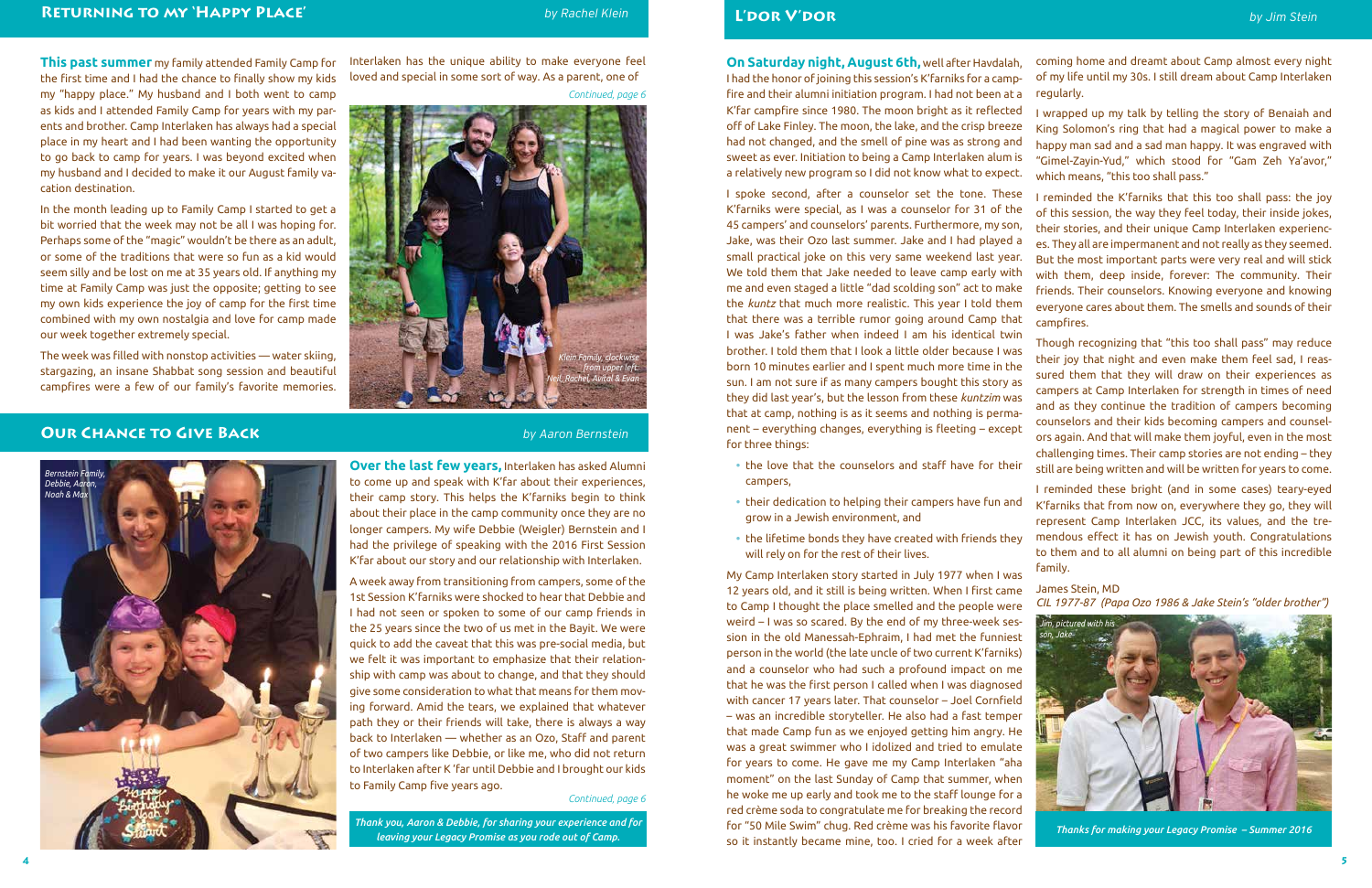**We gratefully acknowledge our visionary and generous donors who have promised to fulfill the commitment of leaving a Legacy to the Steve & Shari Sadek Family Camp Interlaken JCC.**

Anonymous (2) Jamie Lyn Adashek Beth Alling Steve & Joy Appel Daniel N. Baer Drs. Brian & Laurel Bear Samantha Bear Deborah & Aaron Bernstein Adam, Karee, Shayna & Jacob Bilsky Tova Blasberg Mark Brickman Family Peggy Brill Shoshanah & Joshua Bruesewitz Haley J. Carneol Stephen & Jane Chernof Jack Chorowsky Hazzan Carey & Sharon Cohen Simcha Cohen Randie & Shelby Collier Ari & Angela Domnitz Rebecca Eisenberg & Curtis Smolar & Family Andrew Enders David & Catherine Fantle Larry, Melissa, Emily & Jane Feldmesser Deborah Carneol Fendrich Mara Gollin-Garrett & Jon, Ellie & Abby Garrett

Larry & Geli Golopol Paul & Rachel Greenspan Paul & Betty Jacobs Grace Fantle Kaplan Debra & Moshe Katz Family

Wes & Michelle Lafferty Toni Davison Levenberg & Jonah

Jordy & Jessie Loeb Tedd & Julie Lookatch

Harold Grinspoon Graham Hoffman Hannah Katz Jake Kavalar David Korenthal Levenberg Maureen S. Luddy Jori Marcus Stephanie Marks Sharyl & Bob Paley Richard A. Peal Jill & Jay Plavnick Sophie Rosen

Ronald & Fran Meyers Hans & Donna Moser Mitch & Cheryl Moser Steven & Stacey Nye

Rosalie Rochwenger Rellin

Harriet & Stuart\* Rothman Mitch & Emily Rotter

Sheryl & Jonathan Rubin Alyssa Rubnitz Alicia & Bryan Sadoff Rachel Saslove Dick Selby Abigail Sellman Joel, Laurie, Julie & Scott Shapiro Sharon, Mark, Carli & Sophie Shapiro Diane & Gary Sobel James H. Stein Alex Strnad James A. Sweet Family Philip Tavill Jessica Tolkan David & Jenna Turner, Jocelyn Kalkman & Josh Turner Ian Wagan Jonah M. Wagan Meredith Wagner Dara Winter David Winter Sylvia & Michael Winter Evan Michael Wool Tracey Wool Diane & Eric Zall James\* & Eve Joan Zucker *As of November 1, 2016*

*\*of blessed memory*

my favorite things about the week was seeing this impact We shared our individual Interlaken stories with the my own kids and the others kids there. I was reminded of this when I watched my five year-old daughter, Avital, shine on stage during her talent show performance. Or when I saw the way my son Evan's face lit up when the staff surprised him with a round of *Eze Yofi* at lunch for losing a tooth.

Many of the happiest times in my life were at Camp Interlaken, and I have camp to thank for my closest lifelong friends. After being there this summer, I was reassured that camp continues to play the same important role in its current campers' lives that it did in mine. While there have been so many new additions (a beautiful pool, new cabins, washhouses and more), the essence and spirit of camp is still the same. Toni and her staff have made camp as strong as ever while infusing new traditions and continuing to carry on the old ones. Our family can't wait to go back next summer and continue to build on our memories.

**Think back to when you were at Camp,** and you had one of those exceptional, better-than-any-other summer before, kind of summers. I know every summer was great, but there have to be the standouts for you for one reason or another.

The summer of 2016 truly was one of those magical, exceptional, standout summers for us. Of course, there are always various factors that go into this kind of outcome, but I can tell you that it was the staff who made the greatest impact on our amazing summer. It was the kind of staff that I wish I could replicate every summer; they were a group of conscientious young adults who care so deeply about their campers, about each other, and about Camp. Thanks to the impact that they made on Camp last summer, we are well on our way to a successful summer 2017. Our priority registration ended a few weeks ago, and with Camp eighty percent full, we could open today!

Gratitude is my personal theme for the offseason; I am extremely grateful to our phenomenal camp staff, I am grateful to our alumni who both advocate for Camp and send their children to Camp, and I am grateful for the opportunity that I have to assure that our camp continues to impact the lives and future of our Jewish community.

#### *'HAPPY PLACE' continued CHANCE TO GIVE BACK continued*

### **To talk to Camp about your Legacy Promise call Harriet Rothman at 414-967-8239**

![](_page_3_Picture_17.jpeg)

**CAMP INTERLAKEN JCC FAMILY CAMP** Tuesday - Sunday · August 15-20, 2017 \$400 per adult · \$200 per child Call the Camp Office Today! 414-967-8240 · interlaken@jccmilwaukee.org

K'farniks, and how Debbie and I first met each other in K'far. We explained how even if they continue as Staff, colleges, careers, and starting a family might keep them away from Camp, but that its impact is lasting, and ongoing. We hope that this notion became clearer to them as the night continued. For example, I told them how at Shabbat services that very morning I met the son of my very first and best camp friend — someone whom I have not seen since or spoken with in more than 30 years — thus opening a new chapter in that part of my Story (my old friend and I have since been in contact). We related how the mother of one of the K'farniks sitting there had set up Debbie and me on our first date — 15 years after we last saw each other leaving K'far . . . how we grew up with the mother of another . . . how we were in camp with his parents, or hers, her uncle, and his aunt . . . how one of our K'far friends has sons in each of our kids' cabins, or . . . You get the point, and we think they did too.

What started in tears of sadness at the thought of no longer being campers at Interlaken, ended in tears of hope and excitement about what paths they might choose, and what their future Interlaken stories might say.

![](_page_3_Picture_12.jpeg)

#### **Standout Summer** *by Toni Davison Levenberg*

![](_page_3_Picture_5.jpeg)